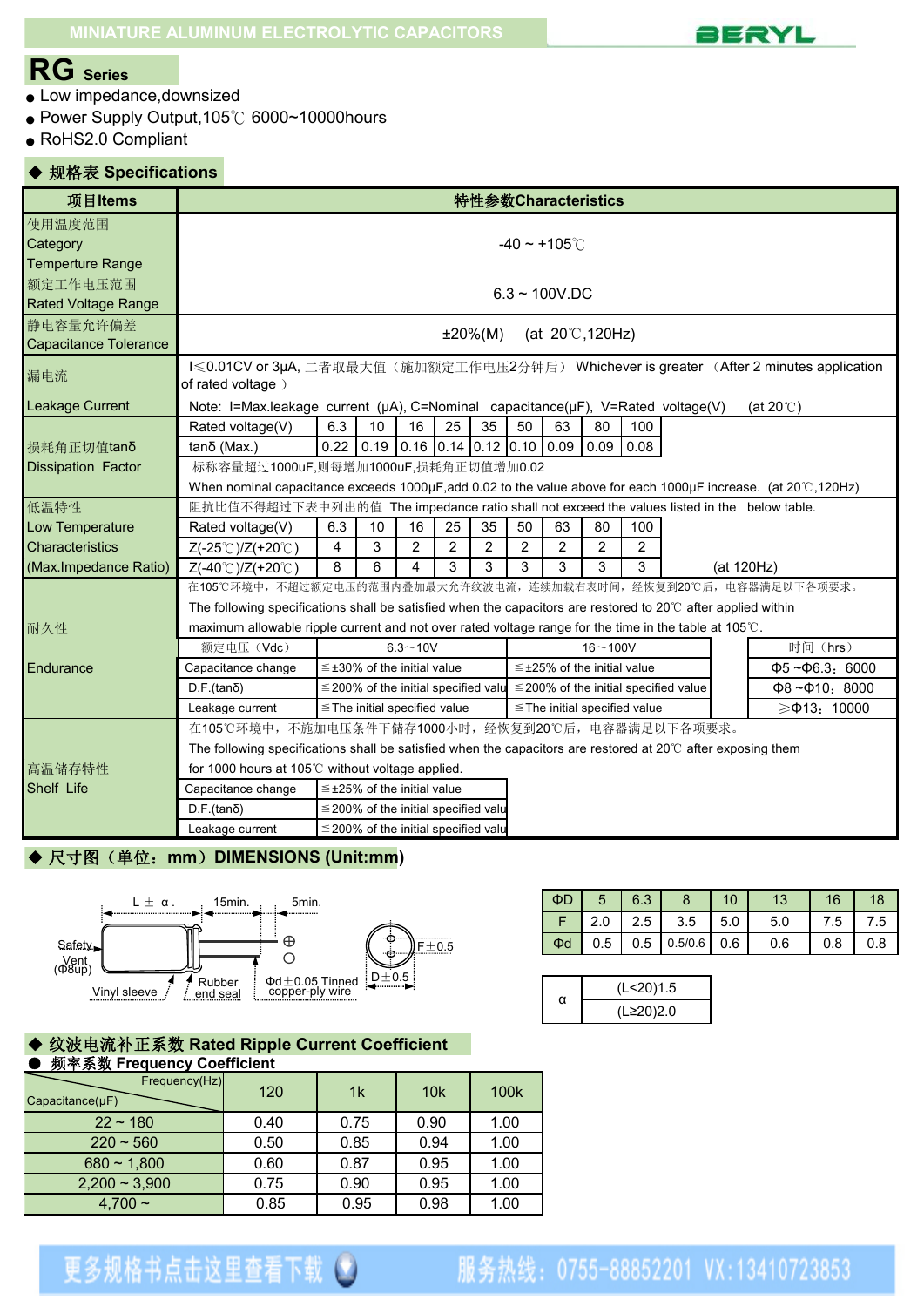

## **RG Series**

## ◆ 标准品一览表**Standard Ratings**

|       |           |           | Impedance       | Maximum          |  |       |        |                              | Impedance       | Maximum          |
|-------|-----------|-----------|-----------------|------------------|--|-------|--------|------------------------------|-----------------|------------------|
| WV(V) | Cap.      | Case size | $(\Omega)$ max. | allowable ripple |  | WV(V) | Cap.   | $(\mu)$ Case size $\Phi$ D×L | $(\Omega)$ max. | allowable ripple |
|       | $(\mu F)$ | ΦD×L (mm) | 20°C/100kHz     | current at 105°C |  |       | F)     | (mm)                         | 20°C/100kHz     | current at 105°C |
|       |           |           |                 | /100kHz          |  |       |        |                              |                 | /100kHz          |
|       | 180       | 5X11      | 0.29            | 340              |  |       | 4700   | 13X35                        | 0.018           | 3140             |
|       | 390       | 6.3X11    | 0.15            | 540              |  |       | 4,700  | 18X21                        | 0.021           | 3000             |
|       | 820       | 8X12      | 0.087           | 840              |  |       | 5,600  | 13X40                        | 0.017           | 3,640            |
|       | 1,200     | 8X16      | 0.069           | 1,050            |  |       | 5,600  | 16X26                        | 0.020           | 3,140            |
|       | 1,200     | 10X13     | 0.064           | 1,050            |  |       | 6,800  | 16X32                        | 0.016           | 3,610            |
|       | 1,500     | 8X20      | 0.060           | 1,210            |  | 16    | 6,800  | 18X26                        | 0.017           | 3,530            |
|       | 1,800     | 10X16     | 0.049           | 1,400            |  |       | 8,200  | 16X35                        | 0.014           | 4,080            |
|       | 2,200     | 10X20     | 0.037           | 1,650            |  |       | 8,200  | 18X32                        | 0.014           | 4,220            |
|       | 2,700     | 10X25     | 0.037           | 1,910            |  |       | 10,000 | 16X40                        | 0.013           | 4,220            |
|       | 3,300     | 10X30     | 0.027           | 2,230            |  |       | 10,000 | 18X35                        | 0.012           | 4,280            |
|       | 3,900     | 13X20     | 0.027           | 2,230            |  |       | 12,000 | 18X40                        | 0.011           | 4,700            |
|       | 4,700     | 13X25     | 0.024           | 2,530            |  |       | 82     | 5X11                         | 0.29            | 340              |
| 6.3   | 6,800     | 13X30     | 0.021           | 2,860            |  |       | 150    | 6.3X11                       | 0.15            | 540              |
|       | 6,800     | 16X21     | 0.025           | 2,610            |  |       | 330    | 8X12                         | 0.087           | 840              |
|       |           |           |                 |                  |  |       |        |                              |                 |                  |
|       | 8,200     | 13X35     | 0.018           | 3,140            |  |       | 390    | 8X16                         | 0.039           | 1,050            |
|       | 8200      | 18X21     | 0.021           | 3000             |  |       | 470    | 10X13                        | 0.064           | 1050             |
|       | 10000     | 13X40     | 0.017           | 3640             |  |       | 560    | 8X20                         | 0.060           | 1210             |
|       | 10,000    | 16X26     | 0.020           | 3,140            |  |       | 680    | 10X16                        | 0.049           | 1,400            |
|       | 12,000    | 16X32     | 0.016           | 3,610            |  |       | 1,000  | 10X20                        | 0.037           | 1,650            |
|       | 12,000    | 18X26     | 0.017           | 3,530            |  |       | 1,200  | 10X25                        | 0.031           | 1,910            |
|       | 15,000    | 16X35     | 0.014           | 4,080            |  | 25    | 1,500  | 10X30                        | 0.027           | 2,230            |
|       | 15,000    | 18X32     | 0.014           | 4,220            |  |       | 1,500  | 13X20                        | 0.027           | 2,230            |
|       | 18,000    | 16X40     | 0.013           | 4,220            |  |       | 2,200  | 13X25                        | 0.024           | 2,530            |
|       | 18,000    | 18X35     | 0.012           | 4,280            |  |       | 2,700  | 13X30                        | 0.021           | 2,860            |
|       | 22,000    | 18X40     | 0.011           | 4,700            |  |       | 2,700  | 16X21                        | 0.025           | 2,610            |
|       | 120       | 5X11      | 0.29            | 350              |  |       | 3,300  | 13X35                        | 0.018           | 3,140            |
|       | 330       | 6.3X11    | 0.15            | 540              |  |       | 3,300  | 18X21                        | 0.021           | 3,000            |
|       | 560       | 8X12      | 0.087           | 840              |  |       | 3,900  | 13X40                        | 0.017           | 3,640            |
|       | 820       | 8X16      | 0.069           | 1,050            |  |       | 3,900  | 16X26                        | 0.020           | 3,140            |
|       | 1,000     | 8X20      | 0.060           | 1,210            |  |       | 4,700  | 16X32                        | 0.016           | 3,610            |
|       | 1000      | 10X13     | 0.064           | 1050             |  |       | 4700   | 18X26                        | 0.017           | 3530             |
|       |           | 10X16     | 0.049           | 1400             |  |       | 5600   | 16X35                        |                 |                  |
|       | 1200      |           |                 |                  |  |       |        |                              | 0.016           | 4080             |
|       | 1,800     | 10X20     | 0.037           | 1,650            |  |       | 6,800  | 16X40                        | 0.013           | 4,220            |
|       | 2,200     | 10X25     | 0.031           | 1,910            |  |       | 6,800  | 18X32                        | 0.014           | 4,220            |
|       | 2,700     | 10X30     | 0.027           | 2,230            |  |       | 8,200  | 18X35                        | 0.012           | 4,280            |
|       | 2,700     | 13X20     | 0.027           | 2,230            |  |       | 47     | 5X11                         | 0.29            | 340              |
|       | 3,900     | 13X25     | 0.024           | 2,530            |  |       | 100    | 6.3X11                       | 0.15            | 540              |
| 10    | 4,700     | 13X30     | 0.021           | 2,860            |  |       | 180    | 8X12                         | 0.087           | 840              |
|       | 4,700     | 16X21     | 0.025           | 2,610            |  |       | 270    | 8X16                         | 0.069           | 1,050            |
|       | 5,600     | 13X35     | 0.018           | 3,140            |  |       | 330    | 8X20                         | 0.060           | 1,210            |
|       | 6,800     | 12X40     | 0.017           | 3,640            |  |       | 330    | 10X13                        | 0.064           | 1,050            |
|       | 6,800     | 16X26     | 0.020           | 3,140            |  |       | 470    | 10X16                        | 0.049           | 1,400            |
|       | 6,800     | 18X21     | 0.021           | 3,000            |  |       | 680    | 10X20                        | 0.037           | 1,650            |
|       | 8,200     | 16X32     | 0.016           | 3,610            |  |       | 820    | 10X25                        | 0.031           | 1,910            |
|       | 8,200     | 18X26     | 0.017           | 3,530            |  |       | 1,000  | 10X30                        | 0.027           | 2,230            |
|       | 10000     | 16X35     | 0.014           | 4080             |  |       | 1000   | 13X20                        | 0.027           | 2230             |
|       | 10000     | 18X32     | 0.014           | 4220             |  |       | 1500   | 13X25                        | 0.024           | 2530             |
|       |           |           |                 |                  |  | 35    |        |                              |                 |                  |
|       | 12,000    | 16X40     | 0.013           | 4,220            |  |       | 1,800  | 13X30                        | 0.021           | 2,860            |
|       | 12,000    | 18X35     | 0.012           | 4,280            |  |       | 1,800  | 16X21                        | 0.025           | 2,610            |
|       | 15,000    | 18X40     | 0.011           | 4,700            |  |       | 2,200  | 13X35                        | 0.018           | 3,140            |
|       | 120       | 5X11      | 0.29            | 340              |  |       | 2,200  | 18X21                        | 0.021           | 3,000            |
|       | 270       | 6.3X11    | 0.15            | 540              |  |       | 2,700  | 13X40                        | 0.017           | 3,640            |
|       | 470       | 8X12      | 0.087           | 840              |  |       | 2,700  | 16X26                        | 0.020           | 3,140            |
|       | 680       | 8X16      | 0.069           | 1,050            |  |       | 3,300  | 16X32                        | 0.016           | 3,610            |
|       | 680       | 10X13     | 0.064           | 1,050            |  |       | 3,300  | 18X26                        | 0.017           | 3,530            |
|       | 820       | 8X20      | 0.060           | 1,210            |  |       | 3,900  | 16X35                        | 0.014           | 4,080            |
|       | 1,000     | 10X16     | 0.049           | 1,400            |  |       | 4,700  | 16X40                        | 0.013           | 4,220            |
| 16    | 1,500     | 10X20     | 0.037           | 1,650            |  |       | 4,700  | 18X32                        | 0.014           | 4,220            |
|       | 1,800     | 10X25     | 0.031           | 1,910            |  |       | 5,600  | 18X35                        | 0.012           | 4,280            |
|       | 2,200     | 10X30     | 0.027           | 2,230            |  |       | 27     | 5X11                         | 0.48            | 238              |
|       | 2,200     | 13X20     | 0.027           | 2,230            |  |       | 56     | 6.3X11                       | 0.20            | 385              |
|       |           |           |                 |                  |  |       |        |                              |                 |                  |
|       | 3,300     | 13X25     | 0.024           | 2,530            |  | 50    | 100    | 8X12                         | 0.12            | 620              |
|       | 3,900     | 13X30     | 0.021           | 2,860            |  |       | 150    | 8X16                         | 0.093           | 810              |
|       | 3,900     | 16X21     | 0.025           | 2,610            |  |       | 150    | 10X13                        | 0.10            | 810              |

更多规格书点击这里查看下载 3